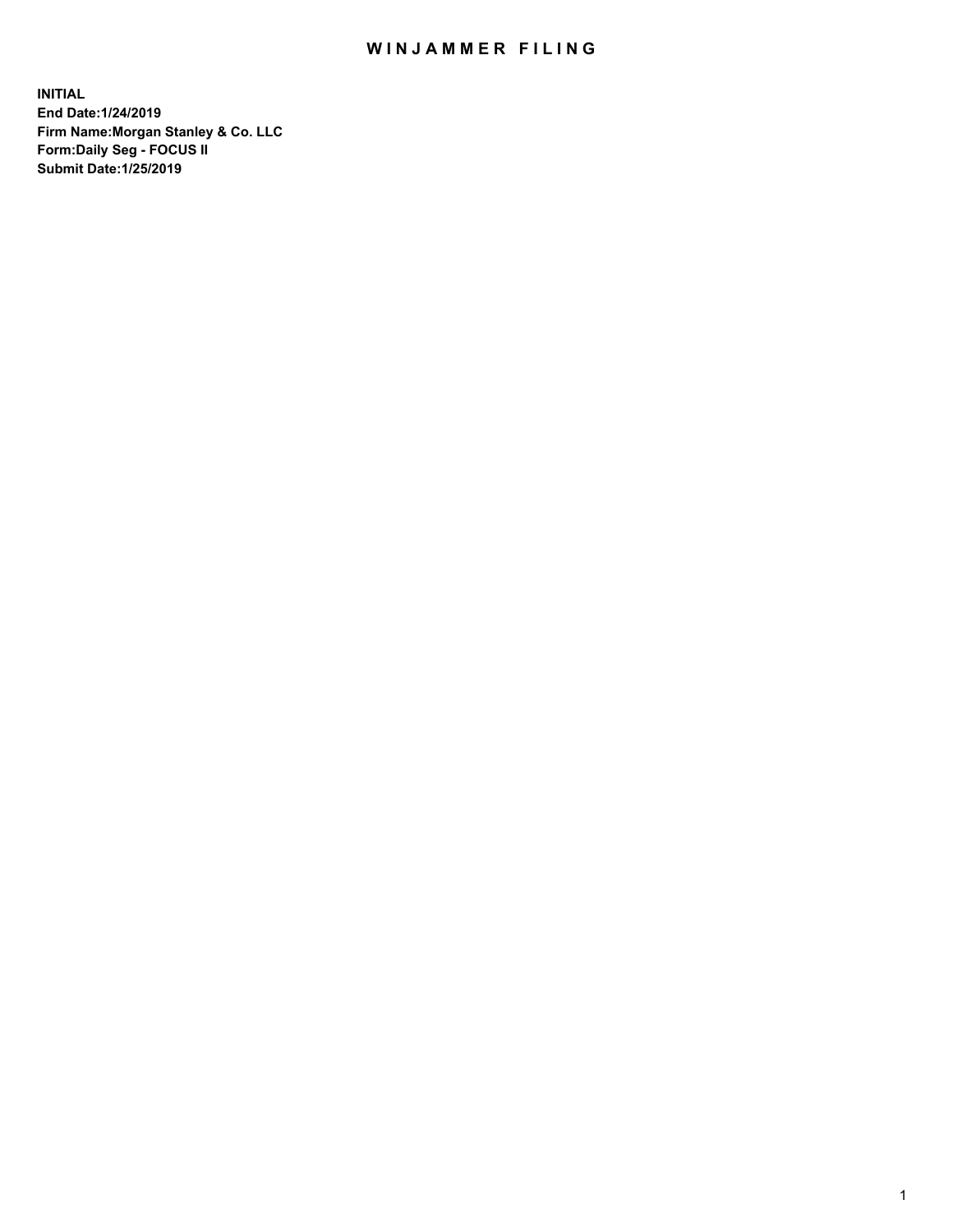**INITIAL End Date:1/24/2019 Firm Name:Morgan Stanley & Co. LLC Form:Daily Seg - FOCUS II Submit Date:1/25/2019 Daily Segregation - Cover Page**

| Name of Company                                                                                                                                                                                                                                                                                                                | Morgan Stanley & Co. LLC                               |
|--------------------------------------------------------------------------------------------------------------------------------------------------------------------------------------------------------------------------------------------------------------------------------------------------------------------------------|--------------------------------------------------------|
| <b>Contact Name</b>                                                                                                                                                                                                                                                                                                            | <b>Ikram Shah</b>                                      |
| <b>Contact Phone Number</b>                                                                                                                                                                                                                                                                                                    | 212-276-0963                                           |
| <b>Contact Email Address</b>                                                                                                                                                                                                                                                                                                   | Ikram.shah@morganstanley.com                           |
| FCM's Customer Segregated Funds Residual Interest Target (choose one):<br>a. Minimum dollar amount: ; or<br>b. Minimum percentage of customer segregated funds required:% ; or<br>c. Dollar amount range between: and; or<br>d. Percentage range of customer segregated funds required between:% and%.                         | 280,000,000<br><u>0</u><br><u>0 0</u><br>0 Q           |
| FCM's Customer Secured Amount Funds Residual Interest Target (choose one):<br>a. Minimum dollar amount: ; or<br>b. Minimum percentage of customer secured funds required:%; or<br>c. Dollar amount range between: and; or<br>d. Percentage range of customer secured funds required between:% and%.                            | 140,000,000<br><u>0</u><br><u>00</u><br>0 <sub>0</sub> |
| FCM's Cleared Swaps Customer Collateral Residual Interest Target (choose one):<br>a. Minimum dollar amount: ; or<br>b. Minimum percentage of cleared swaps customer collateral required:% ; or<br>c. Dollar amount range between: and; or<br>d. Percentage range of cleared swaps customer collateral required between:% and%. | 92,000,000<br><u>0</u><br><u>00</u><br>0 <sub>0</sub>  |

Attach supporting documents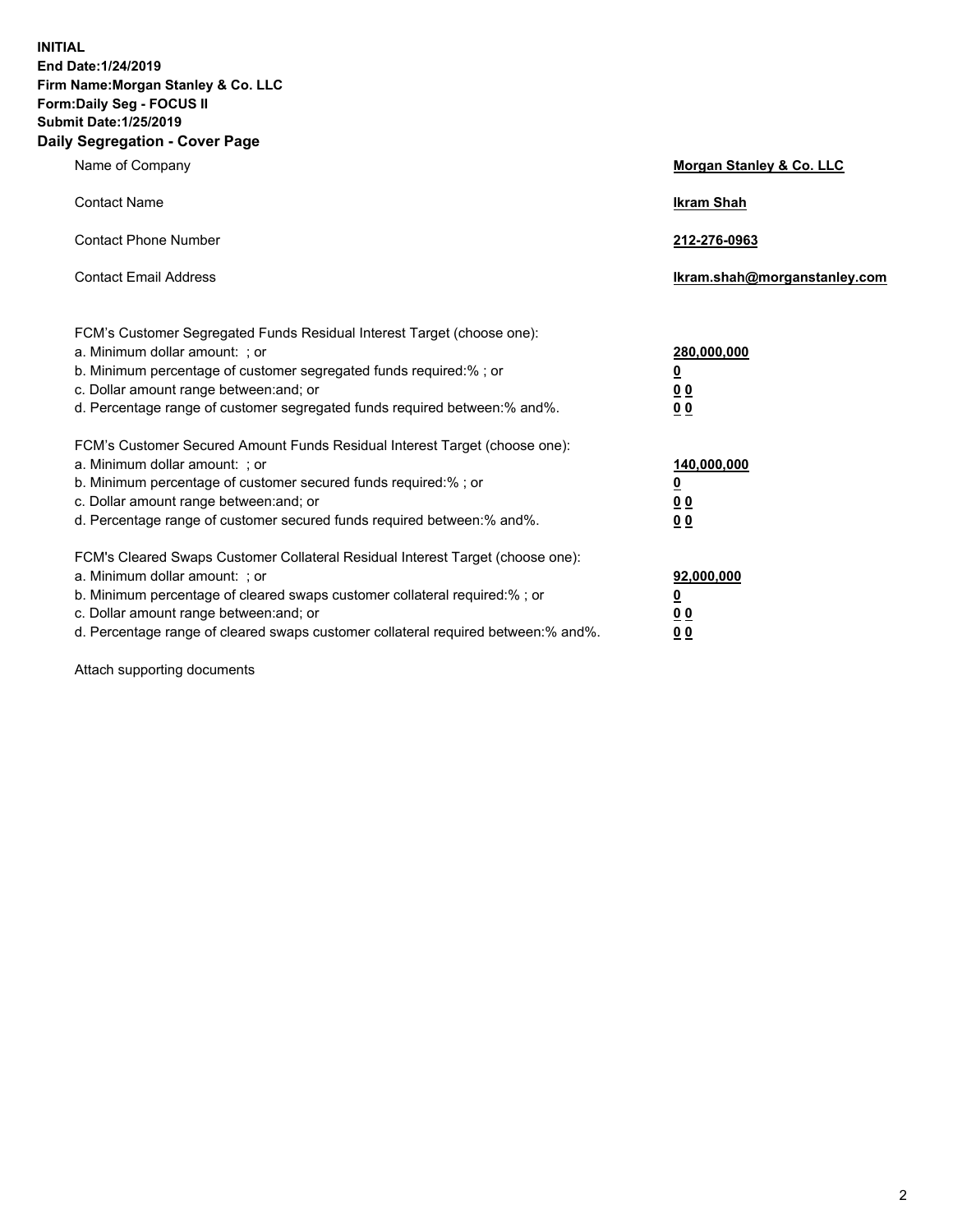## **INITIAL End Date:1/24/2019 Firm Name:Morgan Stanley & Co. LLC Form:Daily Seg - FOCUS II Submit Date:1/25/2019 Daily Segregation - Secured Amounts** Foreign Futures and Foreign Options Secured Amounts Amount required to be set aside pursuant to law, rule or regulation of a foreign government or a rule of a self-regulatory organization authorized thereunder

- 1. Net ledger balance Foreign Futures and Foreign Option Trading All Customers A. Cash **3,435,204,722** [7315] B. Securities (at market) **2,079,752,945** [7317] 2. Net unrealized profit (loss) in open futures contracts traded on a foreign board of trade **-338,848,422** [7325] 3. Exchange traded options a. Market value of open option contracts purchased on a foreign board of trade **5,363,174** [7335] b. Market value of open contracts granted (sold) on a foreign board of trade **-6,041,071** [7337] 4. Net equity (deficit) (add lines 1. 2. and 3.) **5,175,431,348** [7345]
- 
- 5. Account liquidating to a deficit and account with a debit balances gross amount **75,800,158** [7351] Less: amount offset by customer owned securities **-74,699,124** [7352] **1,101,034**
- 6. Amount required to be set aside as the secured amount Net Liquidating Equity Method (add lines 4 and 5)
- 7. Greater of amount required to be set aside pursuant to foreign jurisdiction (above) or line 6.

## FUNDS DEPOSITED IN SEPARATE REGULATION 30.7 ACCOUNTS

- 1. Cash in banks
	- A. Banks located in the United States **539,135,918** [7500]
	- B. Other banks qualified under Regulation 30.7 **903,231,112** [7520] **1,442,367,030**
- 2. Securities
	- A. In safekeeping with banks located in the United States **124,189,203** [7540]
	- B. In safekeeping with other banks qualified under Regulation 30.7 **0** [7560] **124,189,203** [7570]
- 3. Equities with registered futures commission merchants
	-
	- B. Securities **0** [7590]
	- C. Unrealized gain (loss) on open futures contracts **129,061** [7600]
	- D. Value of long option contracts **0** [7610]
- E. Value of short option contracts **0** [7615] **6,536,322** [7620]
- 4. Amounts held by clearing organizations of foreign boards of trade
	- A. Cash **0** [7640]
	- B. Securities **0** [7650]
	- C. Amount due to (from) clearing organization daily variation **0** [7660]
	- D. Value of long option contracts **0** [7670]
	- E. Value of short option contracts **0** [7675] **0** [7680]
- 5. Amounts held by members of foreign boards of trade
	-
	-
	- C. Unrealized gain (loss) on open futures contracts **-338,977,484** [7720]
	- D. Value of long option contracts **5,363,174** [7730]
	- E. Value of short option contracts **-6,041,071** [7735] **3,835,890,276**
- 6. Amounts with other depositories designated by a foreign board of trade **0** [7760]
- 7. Segregated funds on hand **0** [7765]
- 8. Total funds in separate section 30.7 accounts **5,408,982,831** [7770]
- 9. Excess (deficiency) Set Aside for Secured Amount (subtract line 7 Secured Statement Page 1 from Line 8)
- 10. Management Target Amount for Excess funds in separate section 30.7 accounts **140,000,000** [7780]
- 11. Excess (deficiency) funds in separate 30.7 accounts over (under) Management Target **92,450,449** [7785]

**0** [7305]

[7354] **5,176,532,382** [7355]

**5,176,532,382** [7360]

[7530]

A. Cash **6,407,261** [7580]

 A. Cash **2,219,981,915** [7700] B. Securities **1,955,563,742** [7710] [7740] **232,450,449** [7380]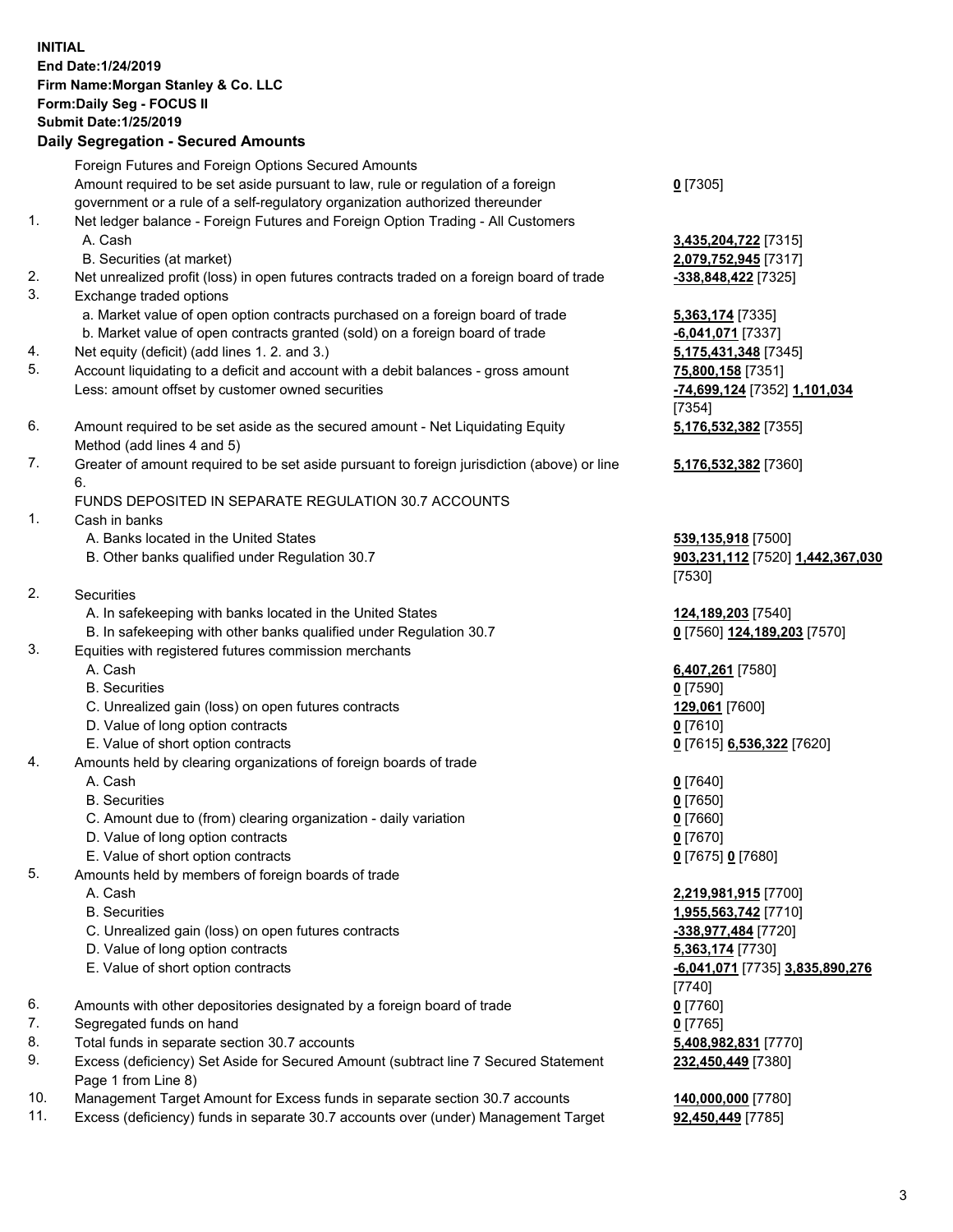**INITIAL End Date:1/24/2019 Firm Name:Morgan Stanley & Co. LLC Form:Daily Seg - FOCUS II Submit Date:1/25/2019 Daily Segregation - Segregation Statement** SEGREGATION REQUIREMENTS(Section 4d(2) of the CEAct) 1. Net ledger balance A. Cash **7,730,425,903** [7010] B. Securities (at market) **6,329,569,162** [7020] 2. Net unrealized profit (loss) in open futures contracts traded on a contract market **3,158,643,084** [7030] 3. Exchange traded options A. Add market value of open option contracts purchased on a contract market **279,185,938** [7032] B. Deduct market value of open option contracts granted (sold) on a contract market **-329,175,516** [7033] 4. Net equity (deficit) (add lines 1, 2 and 3) **17,168,648,571** [7040] 5. Accounts liquidating to a deficit and accounts with debit balances - gross amount **210,093,388** [7045] Less: amount offset by customer securities **-209,254,206** [7047] **839,182** [7050] 6. Amount required to be segregated (add lines 4 and 5) **17,169,487,753** [7060] FUNDS IN SEGREGATED ACCOUNTS 7. Deposited in segregated funds bank accounts A. Cash **4,760,071,314** [7070] B. Securities representing investments of customers' funds (at market) **0** [7080] C. Securities held for particular customers or option customers in lieu of cash (at market) **571,851,073** [7090] 8. Margins on deposit with derivatives clearing organizations of contract markets A. Cash **6,397,127,224** [7100] B. Securities representing investments of customers' funds (at market) **0** [7110] C. Securities held for particular customers or option customers in lieu of cash (at market) **5,757,718,089** [7120] 9. Net settlement from (to) derivatives clearing organizations of contract markets **55,677,809** [7130] 10. Exchange traded options A. Value of open long option contracts **279,185,938** [7132] B. Value of open short option contracts **-329,175,516** [7133] 11. Net equities with other FCMs A. Net liquidating equity **8,286,431** [7140] B. Securities representing investments of customers' funds (at market) **0** [7160] C. Securities held for particular customers or option customers in lieu of cash (at market) **0** [7170] 12. Segregated funds on hand **0** [7150] 13. Total amount in segregation (add lines 7 through 12) **17,500,742,362** [7180] 14. Excess (deficiency) funds in segregation (subtract line 6 from line 13) **331,254,609** [7190] 15. Management Target Amount for Excess funds in segregation **280,000,000** [7194]

16. Excess (deficiency) funds in segregation over (under) Management Target Amount Excess

**51,254,609** [7198]